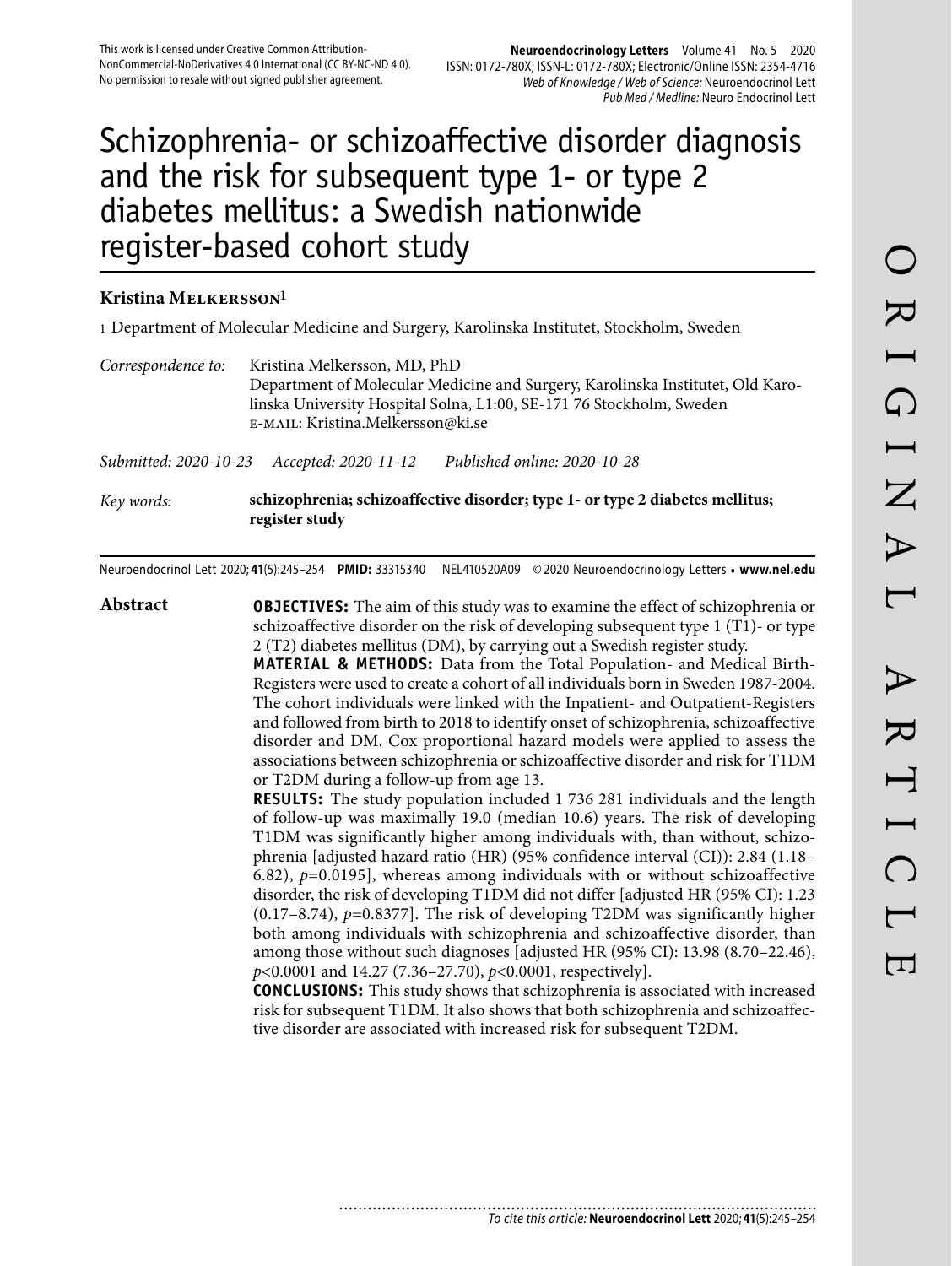## **INTRODUCTION**

Somatic comorbidity in schizophrenia is relative common, and prevalences of several somatic diseases, abnormalities and syndromes, such as autoimmune diseases, cardiovascular disease, HIV infection and hepatitis, inguinal hernia, metabolic syndrome, neurologic abnormalities, neuromuscular dysfunction and the velocardiofacial syndrome, are higher in schizophrenia patients than in the general population (Cullen *et al.* 2019; Karayiorgou *et al.* 1995; Leucht *et al.* 2007; Melkersson & Wernroth, 2017; Meltzer, 1976; Nasrallah, 2005; Saari *et al.* 2005). On the other hand, some other somatic diseases, such as cancer and the autoimmune disease rheumatoid arthritis, occur less frequently in patients with schizophrenia (Eaton *et al.* 1992; Leucht *et al.* 2007; Melkersson, 2009; Mors *et al.* 1999; Sellgren *et al.* 2014).

Concerning comorbidity of diabetes mellitus (DM) in schizophrenia, type 2 diabetes mellitus (T2DM), which is characterized by relative insulin deficiency caused by pancreatic ß-cell dysfunction and insulin resistance in target organs (Chatterjee *et al.* 2017), occurs more commonly in schizophrenia patients than in the general population (Mukherjee *et al.* 1996; Stubbs *et al.* 2015; Vancampfort *et al.* 2016). In contrast, type 1 diabetes mellitus (T1DM), which results from an immune-associated (probably autoimmune) destruction of insulin-secreting pancreatic ß-cells (Atkinson *et al.* 2014), has been found to be inversely associated with development of schizophrenia (Eaton *et al.* 2006; Finney, 1989; Juvonen *et al.* 2007; Melkersson & Wernroth, 2019).

Up to now, the effect of a prior diagnosis of schizophrenia on the risk of developing T2DM has been examined in several studies (Mukherjee *et al.* 1996; Stubbs *et al.* 2015; Vancampfort *et al.* 2016). Also, the effect of a prior diagnosis of T1DM on the risk of developing schizophrenia has earlier been investigated in a number of studies (Eaton *et al.* 2006; Finney, 1989; Juvonen *et al.* 2007; Melkersson & Wernroth, 2019). However, although the effect of a prior diagnosis of schizophrenia spectrum disorders (i.e. schizophrenia and schizophrenialike psychoses, including schizoaffective disorder) on the risk of developing T1DM has been studied in two previous studies (Benros *et al.* 2014; Chen *et al.* 2012), the effect of a prior diagnosis of schizophrenia alone on the risk of developing T1DM has not earlier been studied as far as I know. Therefore, as Sweden has population- and health-registers with satisfactory validity of diagnoses and high technical quality which are wellsuited for epidemiological studies (Dalman *et al.* 2002; Kristjansson *et al.* 1987; Ludvigsson *et al.* 2011; Miao *et al.* 2005; Ragnarson Tennvall *et al.* 2000), I accessed the associations between a prior diagnosis of schizophrenia or its related schizoaffective disorder and subsequent development of T1DM or T2DM, by carrying out a Swedish population-based register study.

### **MATERIAL & METHODS**

The study was approved by the Regional Ethical Review Board, Stockholm, Sweden. A flow diagram of the study population is shown in Figure 1. Data from the Total Population- and Medical Birth-Registers were used to create a cohort of all individuals born in Sweden from January 1, 1987 to December 31, 2004 (n=1 889 203). Individuals who were lacking information about their mothers (n=3 851), had incomplete migration data (n=6 306), were part of multiple births (n=52 563), or had emigrated (n=70 425) or died (n=10 094) before 13 years of age were excluded, leading to a study cohort consisting of 1 745 964 individuals living in Sweden at age 13 (Figure 1).

The individuals of the study cohort were linked with the National Inpatient- and Outpatient-Registers and followed to identify onset of schizophrenia, schizoaffective disorder and DM from birth until death, emigration or December 31, 2018, whichever came first (Figure 1). The Inpatient Register covers satisfactorily the general and mental hospital care in Sweden since 1987, and the Outpatient Register the general and mental outpatient care in Sweden since 2001. All diagnoses in the registers are defined according to The International Classification of Diseases (ICD) (https:// www.socialstyrelsen.se), and the classification codes used for each diagnosis in this study are shown in Table 1. Individuals were categorized from the date of their first contact to a hospital or polyclinic with such a diagnosis. Individuals with childhood-onset schizophrenia (n=14) or schizoaffective disorder (n=5), defined as being diagnosed with schizophrenia or schizoaffective disorder before age 13 (Lachman, 2014), and individuals being diagnosed with DM before age 13 (n=9 664) were excluded, reducing the study cohort to finally 1 736 281 individuals (Figure 1). Furthermore, information about age of the parents, maternal body mass index (BMI) and smoking during pregnancy, season of birth, and gestational age, weight and Apgar score at birth was derived from the Medical Birth Register, while information about education and income of the parents was derived from the longitudinal integrated database for health insurance and labour market studies, called in Swedish LISA (Figure 1). Moreover, heredity for schizophrenia, schizoaffective disorder, T1DM and T2DM was established by linking data on the biological parents of the cohort individuals, derived from the Multi-Generation Register, with the Inpatient- and Outpatient-Registers (Figure 1). As the ICD 7<sup>th</sup>, 8<sup>th</sup> and 9<sup>th</sup> revisions did not allow separation of T1DM from T2DM or other types of DM (Table 1), age <30 years at first contact for DM was here used as criterion for being considered to present T1DM (Miao *et al.* 2005).

To assess the associations between schizophrenia or schizoaffective disorder as time-updated exposures and risk of T1DM or T2DM, Cox proportional hazard (PH) models were applied, using age as timescale. Follow-up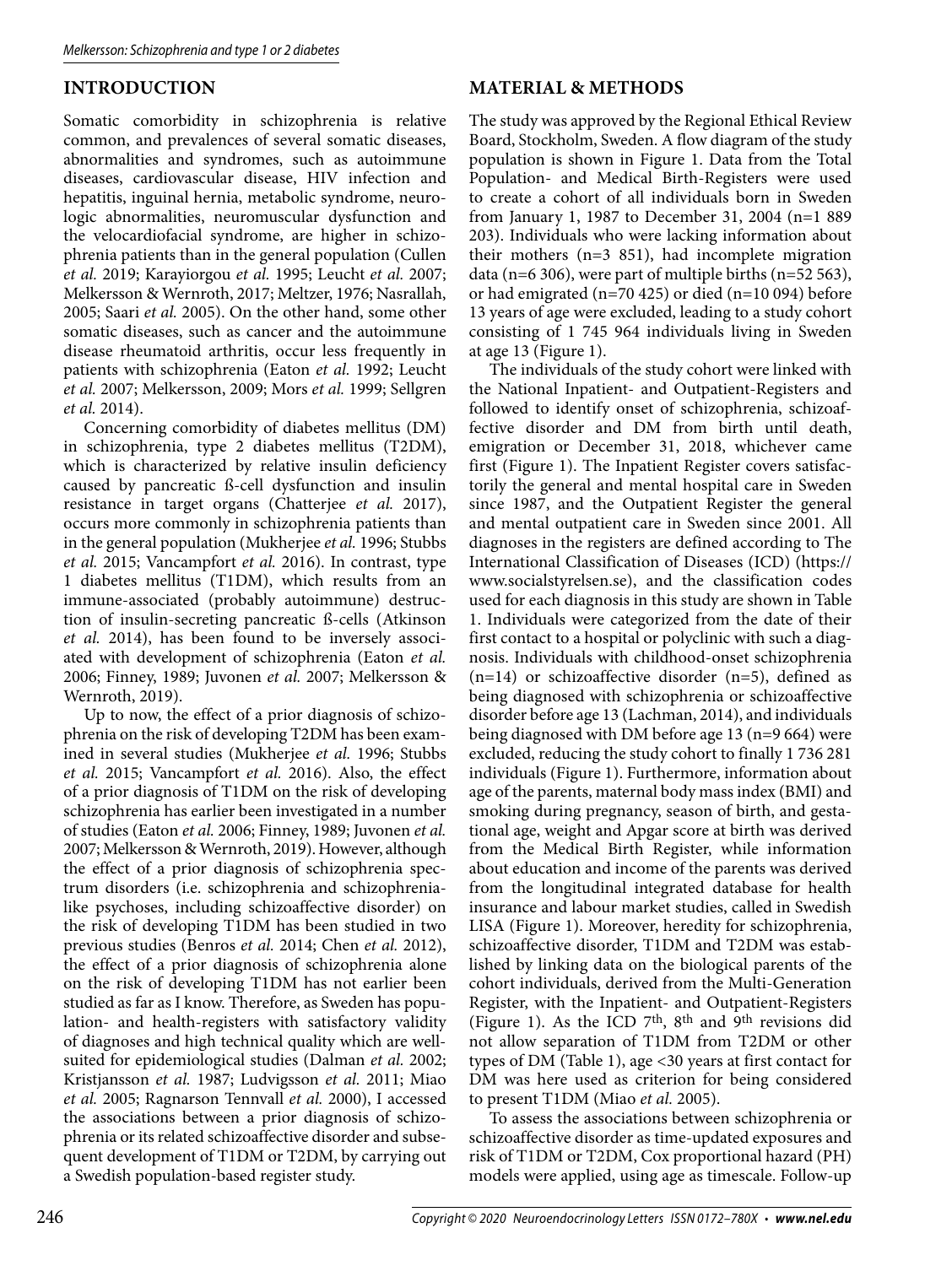

Fig. 1. Flow diagram of the study population. <sup>a</sup> Held by Statistics Sweden; <sup>b</sup>Held by the National Board of Health and Welfare in Sweden; <sup>c</sup>I.e. having a mother and/or father with schizophrenia; <sup>d</sup>I.e. having a mother and/or father with schizoaffective disorder

started at age 13, and individuals were censored at emigration, death or end of follow-up (December 31, 2018). A robust sandwich covariance matrix estimate was used to account for the lack of independence of individuals within the same family. Further, the associations between schizophrenia or schizoaffective

disorder as time-updated exposures and risk of T1DM or T2DM were visualized using Simon-Makuch plots (Simon & Makuch, 1984).

Potential confounders were selected for adjustment based on directed acyclic graphs (Greenland *et al.* 1999) taking into account prior knowledge regarding their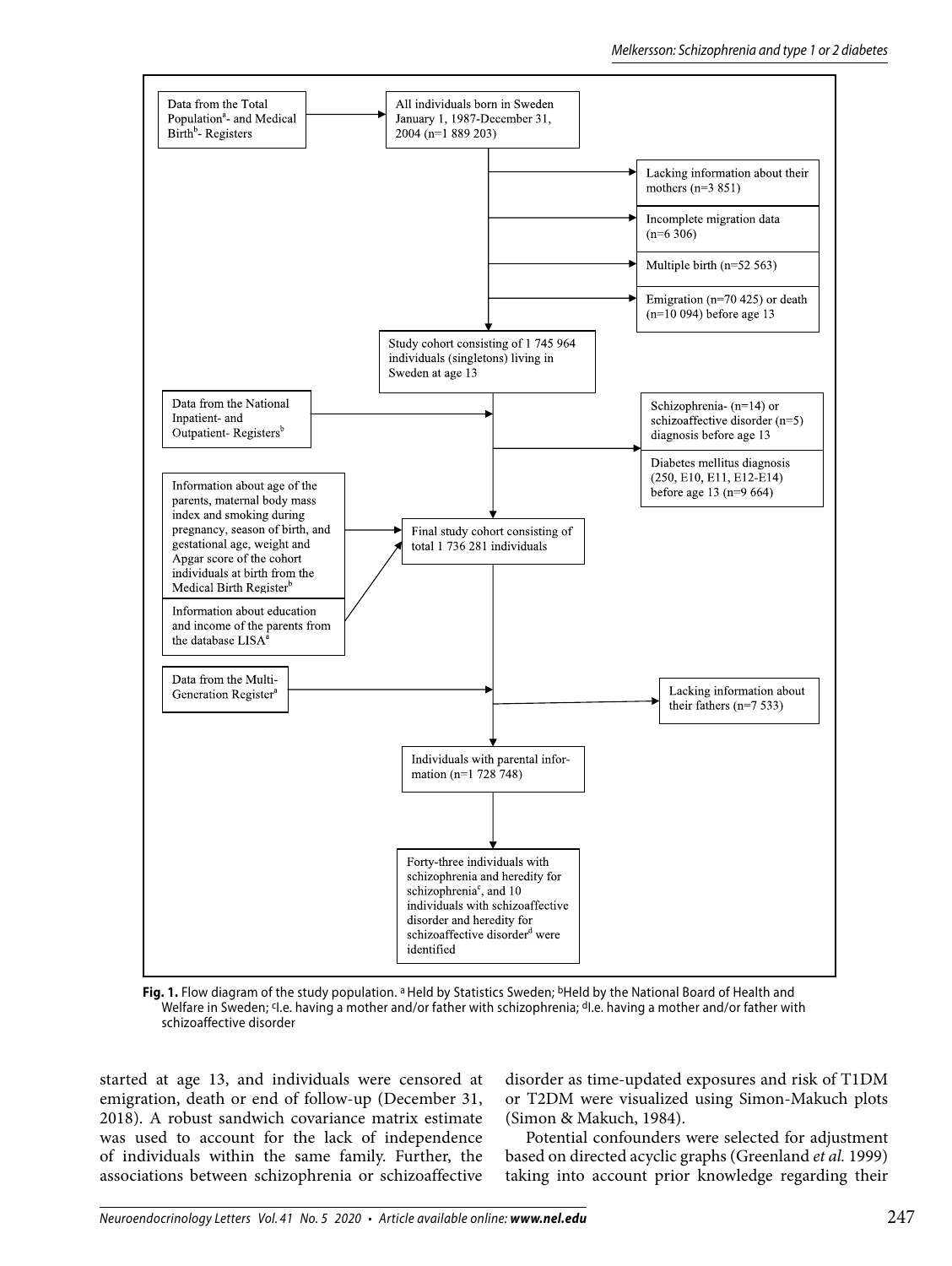| <b>Diagnosis</b>                                              | ICD-7 codes <sup>a</sup> in 1958-<br>1968                                                | ICD-8 codes <sup>a</sup> in 1969-<br>1986 |                           | ICD-10 codes <sup>a</sup> in 1997-<br>2018 |
|---------------------------------------------------------------|------------------------------------------------------------------------------------------|-------------------------------------------|---------------------------|--------------------------------------------|
| Schizophrenia                                                 | years 1958-1963:<br>300.0-300.5, 300.7                                                   | 295.00-295.30, 295.60,                    | 295A-295D, 295G,<br>295W, | F20.0-F20.3, F20.5,<br>F <sub>20.6</sub>   |
|                                                               | years 1964-1968:<br>300.99                                                               | 295.99                                    | 295X                      | F <sub>20.9</sub>                          |
| Schizoaffective disorder                                      | years 1958-1963:<br>300.6                                                                |                                           |                           |                                            |
|                                                               | years 1964-1968:<br>not specified,<br>included in 300.99                                 | 295.70                                    | 295H                      | F25.0-F25.2, F25.8,<br>F <sub>25.9</sub>   |
| Diabetes mellitus; type 1                                     | years 1958-1963:                                                                         |                                           |                           | E <sub>10</sub>                            |
| Diabetes mellitus; type 2                                     | 260                                                                                      |                                           |                           | E11                                        |
| Diabetes mellitus; other types,<br>including unspecified type | years 1964-1968:<br>260.09, 260.20, 260.21,<br>260.29, 260.30, 260.40,<br>260.49, 260.99 | 250.00-250.09                             | 250A-250H, 250X           | E12-E14                                    |

aAccording to The International Classification of Diseases (ICD) 7<sup>th</sup>, 8<sup>th</sup>, 9<sup>th</sup> and 10<sup>th</sup> revisions (https://www.socialstyrelsen.se)

effect on schizophrenia or schizoaffective disorder and T1DM or T2DM (Bertelsen & Gottesman, 1995; Bingley *et al.* 2000; Craddock *et al.* 2005; Crump *et al.* 2020; Guo *et al.* 2017; Harper *et al.* 2015; Hidayat *et al.* 2019; Hultman *et al.* 1999; Häfner, 2003; Jaddoe *et al.* 2014; Kautzky-Willer *et al.* 2016; Khandaker *et al.* 2012; Khashan *et al.* 2015; Marshall *et al.* 2004; Tuomilehto, 2013; Waernbaum *et al.* 2019; Wu *et al.* 2014; Zammit *et al.* 2009; Zhao *et al.* 2018). Hence, adjustments were made for sex, gestational age, birth weight in relation to gestational age, maternal smoking during pregnancy (only data from early pregnancy was available), parity, heredity for schizophrenia or schizoaffective disorder, and heredity for T1DM or T2DM. Furthermore, to adjust for unmeasured and measured environmental and genetic confounding factors shared by siblings, a stratified Cox PH model conditional on sibling cluster was estimated (D'Onofrio *et al.* 2013). Only clusters with at least one T1DM- or T2DM-event individual and at least one event-free individual at the age of event in the T1DM- or T2DM-individual, contribute to the estimations in the sibling analyses; informative sample size is thus reported for sibling analyses. Finally, subgroup analyses by heredity for schizophrenia or schizoaffective disorder were also conducted. A *p*-value of less than 0.05 was considered statistically significant. All calculations were made with the statistical program SAS version 9.4 (SAS Institute, Inc., Cary, NC, USA).

### **RESULTS**

The study population included 1 736 281 individuals (51.4% males, 48.6% females) and the length of followup was maximally 19.0 (median 10.6) years from their 13th birthday. Characteristics of the study population

are given in Table 2 (characteristics of the T1DM- and T2DM study cohorts separated were similar; data not shown). During the follow-up, 6 404 individuals developed T1DM and 2020 individuals T2DM (Table 3). The median (min-max) age at diagnosis of T1DM was 16.9 (13.0–31.6) years in all individuals [25.0 (21.0–27.5) years in the individuals with schizophrenia and 19.8 (19.8–19.8) years in the individual with schizoaffective disorder], and that at diagnosis of T2DM was 20.7 (13.0–31.8) years in all individuals [23.9 (17.6–30.0) years in the individuals with schizophrenia and 23.7 (22.0–27.5) years in the individuals with schizoaffective disorder].

The incidence rates (IRs) of T1DM or T2DM associated with a prior diagnosis of schizophrenia or schizoaffective disorder are given in Table 3, and the cumulative incidence estimates are shown in Figures 2A-B and 3A-B. The risk of developing T1DM was significantly higher among individuals with, than without, a diagnosis of schizophrenia [unadjusted hazard ratio (HR) (95% confidence interval (CI)): 3.28 (1.48–7.29), *p*=0.0036; adjusted HR (95% CI): 2.84 (1.18–6.82), *p*=0.0195], whereas among individuals with or without a diagnosis of schizoaffective disorder, the risk of developing T1DM did not differ [unadjusted HR (95% CI): 1.07 (0.15–7.57), *p*=0.9481; adjusted HR (95% CI): 1.23 (0.17–8.74), *p*=0.8377]. The risk of developing T2DM was significantly higher both among individuals with a diagnosis of schizophrenia and schizoaffective disorder, than among those without such diagnoses [unadjusted HR (95% CI): 13.10 (8.19– 20.95), *p*<0.0001; adjusted HR (95% CI): 13.98 (8.70– 22.46), *p*<0.0001 and unadjusted HR (95% CI): 12.95 (6.69–25.07), *p*<0.0001; adjusted HR (95% CI): 14.27 (7.36–27.70), *p*<0.0001, respectively].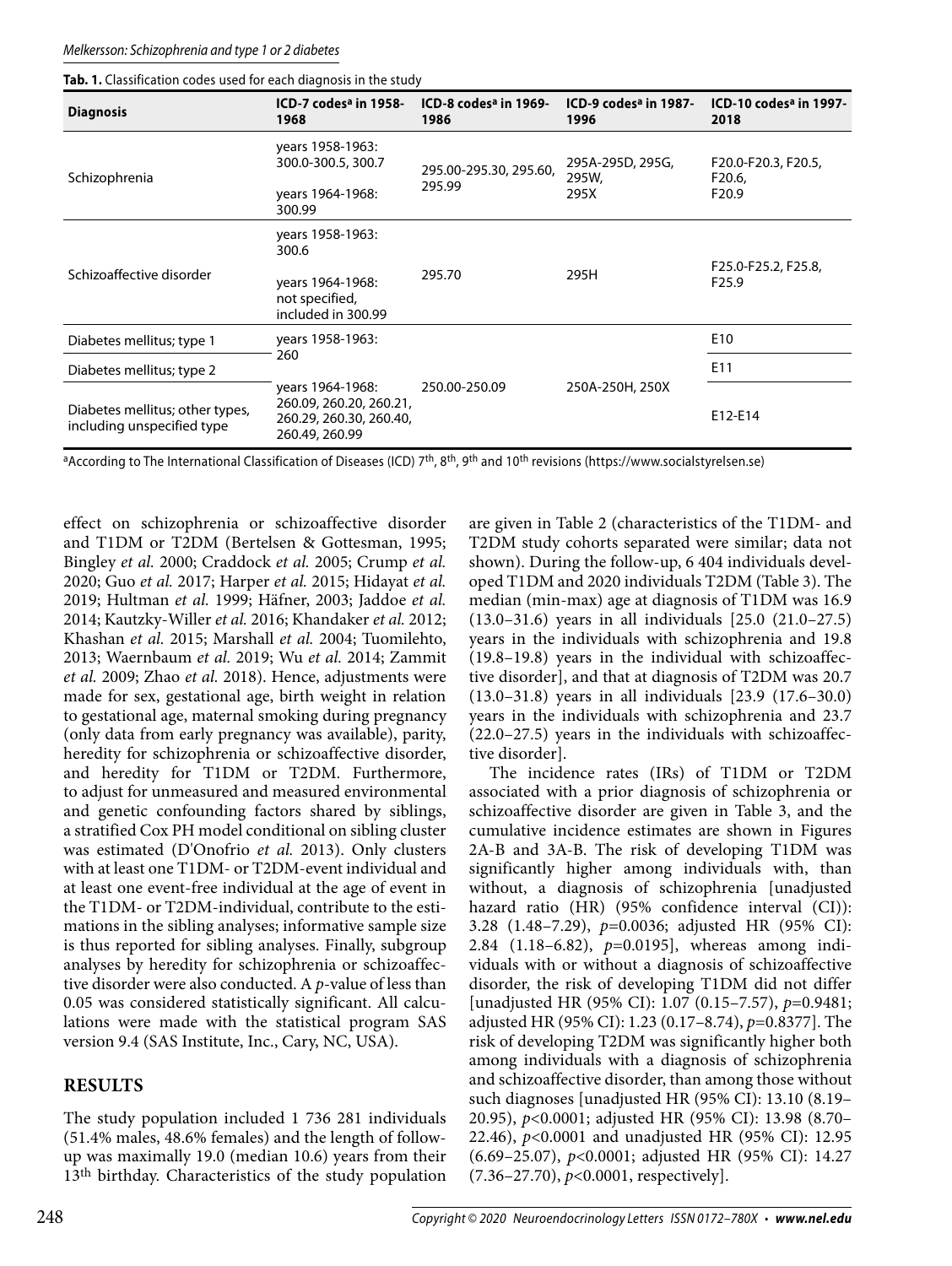#### **Tab. 2.** Characteristics of the study population

|                                                                                                                                                           |                                                                                                       | <b>Outcome: DM (E10, E11)</b>                                                 | <b>Outcome: DM (E10, E11)</b>                                                                         |                                                                              |  |
|-----------------------------------------------------------------------------------------------------------------------------------------------------------|-------------------------------------------------------------------------------------------------------|-------------------------------------------------------------------------------|-------------------------------------------------------------------------------------------------------|------------------------------------------------------------------------------|--|
| Characteristic                                                                                                                                            | <b>No SCH before</b><br>end of follow-up                                                              | <b>SCH before end</b><br>of follow-up                                         | No SA before end<br>of follow-up                                                                      | SA before end<br>of follow-up                                                |  |
| All (n)                                                                                                                                                   | 1734816                                                                                               | 1465                                                                          | 1735 547                                                                                              | 734                                                                          |  |
| Sexa<br>men<br>women                                                                                                                                      | 890 995 (51.4)<br>843 821 (48.6)                                                                      | 999 (68.2)<br>466 (31.8)                                                      | 891 650 (51.4)<br>843 897 (48.6)                                                                      | 344 (46.9)<br>390 (53.1)                                                     |  |
| Highest level of education achieved by either parent <sup>a</sup><br>>9 years<br>9 years<br><9 years<br>missing                                           | 1 606 996 (92.7)<br>99 267 (5.7)<br>15 796 (0.9)<br>12 757 (0.7)                                      | 1 281 (87.5)<br>136(9.3)<br>24(1.6)<br>24 (1.6)                               | 1 607 624 (92.7)<br>99 342 (5.7)<br>15 810 (0.9)<br>12 771 (0.7)                                      | 653 (89.0)<br>61(8.3)<br>10(1.4)<br>10(1.4)                                  |  |
| Household income categorized into fifths at time of birth of the<br>cohort individual <sup>a</sup><br>1 (lowest)<br>2<br>3<br>4<br>5 (highest)<br>missing | 334 553 (19.3)<br>351 414 (20.3)<br>352 178 (20.3)<br>351 404 (20.3)<br>340 169 (19.6)<br>5 098 (0.3) | 349 (23.8)<br>326 (22.3)<br>272 (18.6)<br>254 (17.3)<br>253 (17.3)<br>11(0.8) | 334 728 (19.3)<br>351 584 (20.3)<br>352 313 (20.3)<br>351 518 (20.3)<br>340 300 (19.6)<br>5 104 (0.3) | 174 (23.7)<br>156 (21.3)<br>137 (18.7)<br>140 (19.1)<br>122 (16.6)<br>5(0.7) |  |
| Parent born outside Sweden <sup>a</sup><br>father<br>mother<br>missing                                                                                    | 217 308 (12.5)<br>200 818 (11.6)<br>7 657 (0.4)                                                       | 241 (16.5)<br>220 (15.0)<br>12(0.8)                                           | 217 438 (12.5)<br>200 955 (11.6)<br>7 665 (0.4)                                                       | 111(15.1)<br>83 (11.3)<br>4(0.5)                                             |  |
| Mother living with the father at time of birth of the cohort<br>individual <sup>a</sup><br>yes<br>no<br>missing                                           | 1 512 955 (87.2)<br>83 106 (4.8)<br>138 755 (8.0)                                                     | 1 204 (82.2)<br>142 (9.7)<br>119(8.1)                                         | 1 513 545 (87.2)<br>83 184 (4.8)<br>138 818 (8.0)                                                     | 614 (83.7)<br>64 (8.7)<br>56 (7.6)                                           |  |
| Mother's age at time of birth of the cohort individual (year) <sup>b</sup>                                                                                | 29.3(5.1)                                                                                             | 29.2(5.8)                                                                     | 29.3(5.1)                                                                                             | 28.7 (5.5)                                                                   |  |
| Father's age at time of birth of the cohort individual (year) <sup>b</sup><br>missing <sup>a</sup>                                                        | 32.2(6.1)<br>7 5 21 (0.4)                                                                             | 32.6(6.9)<br>12(0.8)                                                          | 32.2(6.1)<br>7 529 (0.4)                                                                              | 31.9(6.5)<br>4(0.5)                                                          |  |
| Maternal BMI at the first visit to the antenatal clinic ( $\text{kg/m}^2$ ) <sup>b</sup><br>mother having data <sup>a</sup><br>missing <sup>a</sup>       | 23.7(4.0)<br>1 198 725 (69.1)<br>536 091 (30.9)                                                       | 22.8(3.7)<br>801 (54.7)<br>664 (45.3)                                         | 23.7(4.0)<br>1 199 124 (69.1)<br>536 423 (30.9)                                                       | 23.3(4.4)<br>402 (54.8)<br>332 (45.2)                                        |  |
| Maternal smoking during early pregnancy <sup>a</sup><br>non-smoker<br>1-9 cigarettes/day<br>>9 cigarettes/day<br>missing                                  | 1 314 424 (75.8)<br>189 965 (11.0)<br>105 912 (6.1)<br>124 515 (7.2)                                  | 992 (67.7)<br>208 (14.2)<br>149 (10.2)<br>116(7.9)                            | 1 314 946 (75.8)<br>190 040 (10.9)<br>105 981 (6.1)<br>124 580 (7.2)                                  | 470 (64.0)<br>133 (18.1)<br>80(10.9)<br>51 (6.9)                             |  |
| Season of birth <sup>a</sup><br>Spring<br>Summer<br>Autumn<br>Winter                                                                                      | 478 692 (27.6)<br>449 879 (25.9)<br>397 458 (22.9)<br>408 787 (23.6)                                  | 381 (26.0)<br>389 (26.6)<br>330 (22.5)<br>365 (24.9)                          | 478 891 (27.6)<br>450 077 (25.9)<br>397 622 (22.9)<br>408 957 (23.6)                                  | 182 (24.8)<br>191 (26.0)<br>166 (22.6)<br>195 (26.6)                         |  |
| Gestational age <sup>a</sup><br><38 weeks<br>38-40 weeks<br>>40 weeks<br>missing                                                                          | 167 094 (9.6)<br>1 107 249 (63.8)<br>431 377 (24.9)<br>29 096 (1.7)                                   | 164 (11.2)<br>945 (64.5)<br>338 (23.1)<br>18(1.2)                             | 167 165 (9.6)<br>1 107 729 (63.8)<br>431 553 (24.9)<br>29 100 (1.7)                                   | 93 (12.7)<br>465 (63.4)<br>162(22.1)<br>14(1.9)                              |  |
| Birth weight (g)b<br>$<$ 3000 qa<br>3000-3999 a <sup>a</sup><br>$\geq$ 4000 ga<br>missing <sup>a</sup>                                                    | 3 552.8 (556.1)<br>223 462 (12.9)<br>1 144 134 (66.0)<br>336 049 (19.4)<br>31 171 (1.8)               | 3 509.9 (602.7)<br>244 (16.7)<br>928 (63.3)<br>275 (18.8)<br>18(1.2)          | 3 552.7 (556.1)<br>223 590 (12.9)<br>1 144 581 (65.9)<br>336 201 (19.4)<br>31 175 (1.8)               | 3 501.1 (606.4)<br>116 (15.8)<br>481 (65.5)<br>123 (16.8)<br>14 (1.9)        |  |
| Birth weight in relation to gestational age <sup>a</sup><br>small for age<br>normal<br>large for age<br>missing                                           | 40 857 (2.4)<br>1 599 700 (92.2)<br>60 961 (3.5)<br>33 298 (1.9)                                      | 56 (3.8)<br>1 341 (91.5)<br>47 (3.2)<br>21 (1.4)                              | 40 892 (2.4)<br>1 600 374 (92.2)<br>60 978 (3.5)<br>33 303 (1.9)                                      | 21(2.9)<br>667 (90.9)<br>30(4.1)<br>16(2.2)                                  |  |
| Apgar score at 1 min <sup>a</sup><br>$0-6$<br>$7 - 10$<br>missing                                                                                         | 71 121 (4.1)<br>1 624 355 (93.6)<br>39 340 (2.3)                                                      | 70 (4.8)<br>1 364 (93.1)<br>31 (2.1)                                          | 71 156 (4.1)<br>1 625 036 (93.6)<br>39 355 (2.3)                                                      | 35(4.8)<br>683 (93.1)<br>16(2.2)                                             |  |

Abbreviations: BMI=body mass index, DM=diabetes mellitus, g=gram, kg=kilogram, m=metre, min=minute, SA=schizoaffective disorder, SCH=schizophrenia

<sup>a</sup>Data are given as number (%), <sup>b</sup>Data are given as mean (standard deviation)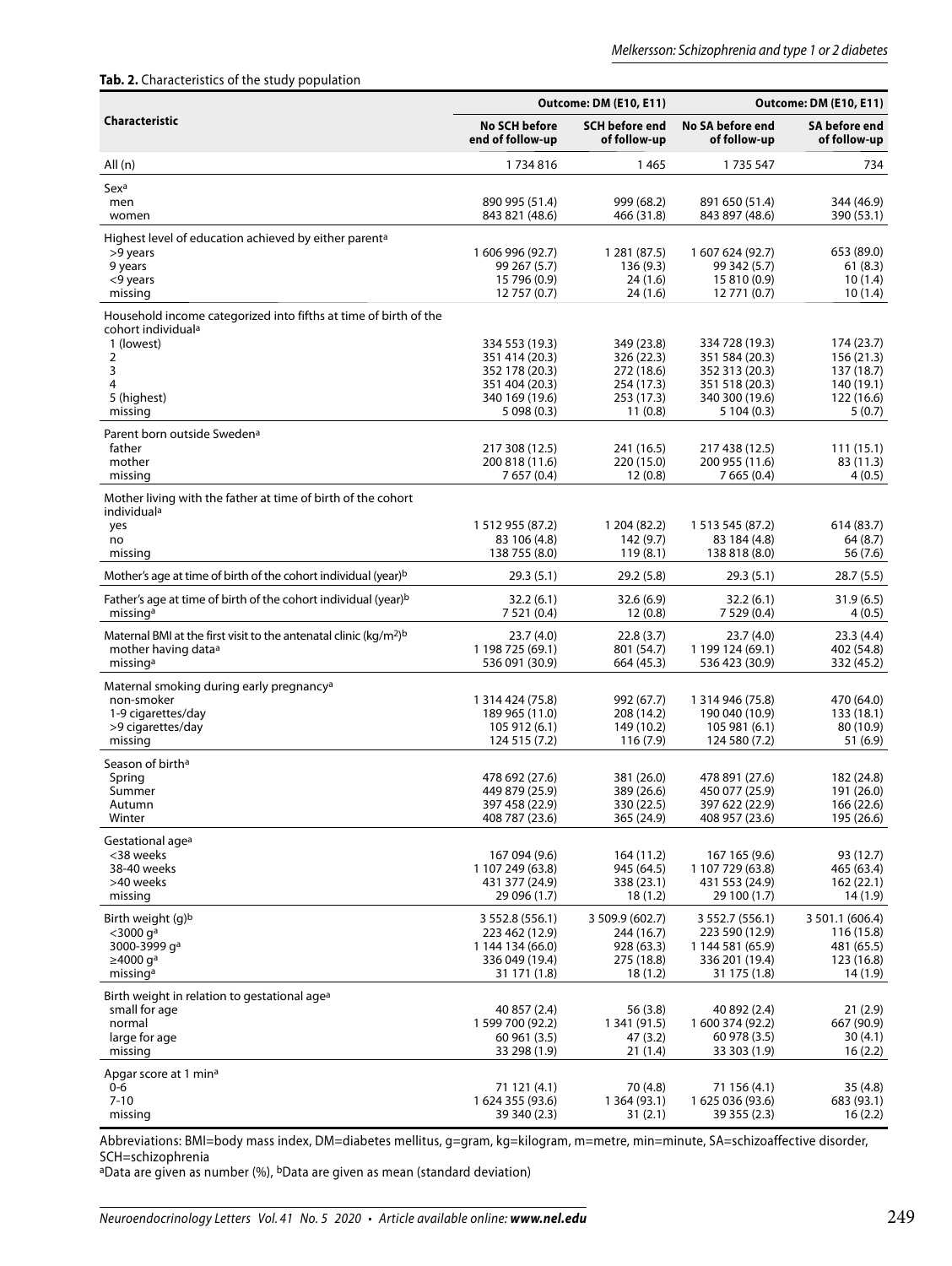

**Fig. 2A-B.** Simon-Makuch estimates of cumulative incidence of type 1 diabetes mellitus (A, B) in percentage (%) in relation to follow-up time in years among all individuals with (red line) or without (blue line) a prior diagnosis of schizophrenia (SCH) or schizoaffective disorder (SA). Follow-up of the individuals started at 13 years of age and the number of individuals at risk with (in red) or without (in blue) SCH or SA at different follow-up points of time are given below the figures.

In the sibling analyses, similar associations, although only in part statistically significant, were observed for a prior diagnosis of schizophrenia and T1DM (n=3981 sibling pairs) [unadjusted HR (95% CI): 3.64 (0.37–35.72), *p*=0.2678; adjusted HR (95% CI): 3.93 (0.40–38.93), *p*=0.2416] or T2DM (n=990 sibling pairs) [unadjusted HR (95% CI): 10.50 (1.30–84.84), *p*=0.0274; adjusted HR (95% CI): 12.47 (1.50–103.58), *p*=0.0195], while for a prior diagnosis of schizoaffective disorder and T1DM or T2DM, the groups of sibling pairs were too small to be calculated. In the analyses by heredity for schizophrenia or schizoaffective disorder, similar associations were also noted (Table 4).

#### **DISCUSSION**

In this nationwide population-based register study, it was found that a prior diagnosis of schizophrenia, but not of schizoaffective disorder, is associated with increased risk of developing T1DM. It was also found that both a prior diagnosis of schizophrenia and of schizoaffective disorder are associated with increased risk of developing T2DM. The results for both T1DM and T2DM remained when controlling for known confounders, and in the additional sibling-analyses, matching for shared genetic and environmental risks, similar associations were also found.



**Fig. 3A-B.** Simon-Makuch estimates of cumulative incidence of type 2 diabetes mellitus (A, B) in percentage (%) in relation to follow-up time in years among all individuals with (red line) or without (blue line) a prior diagnosis of schizophrenia (SCH) or schizoaffective disorder (SA). Follow-up of the individuals started at 13 years of age and the number of individuals at risk with (in red) or without (in blue) SCH or SA at different follow-up points of time are given below the figures.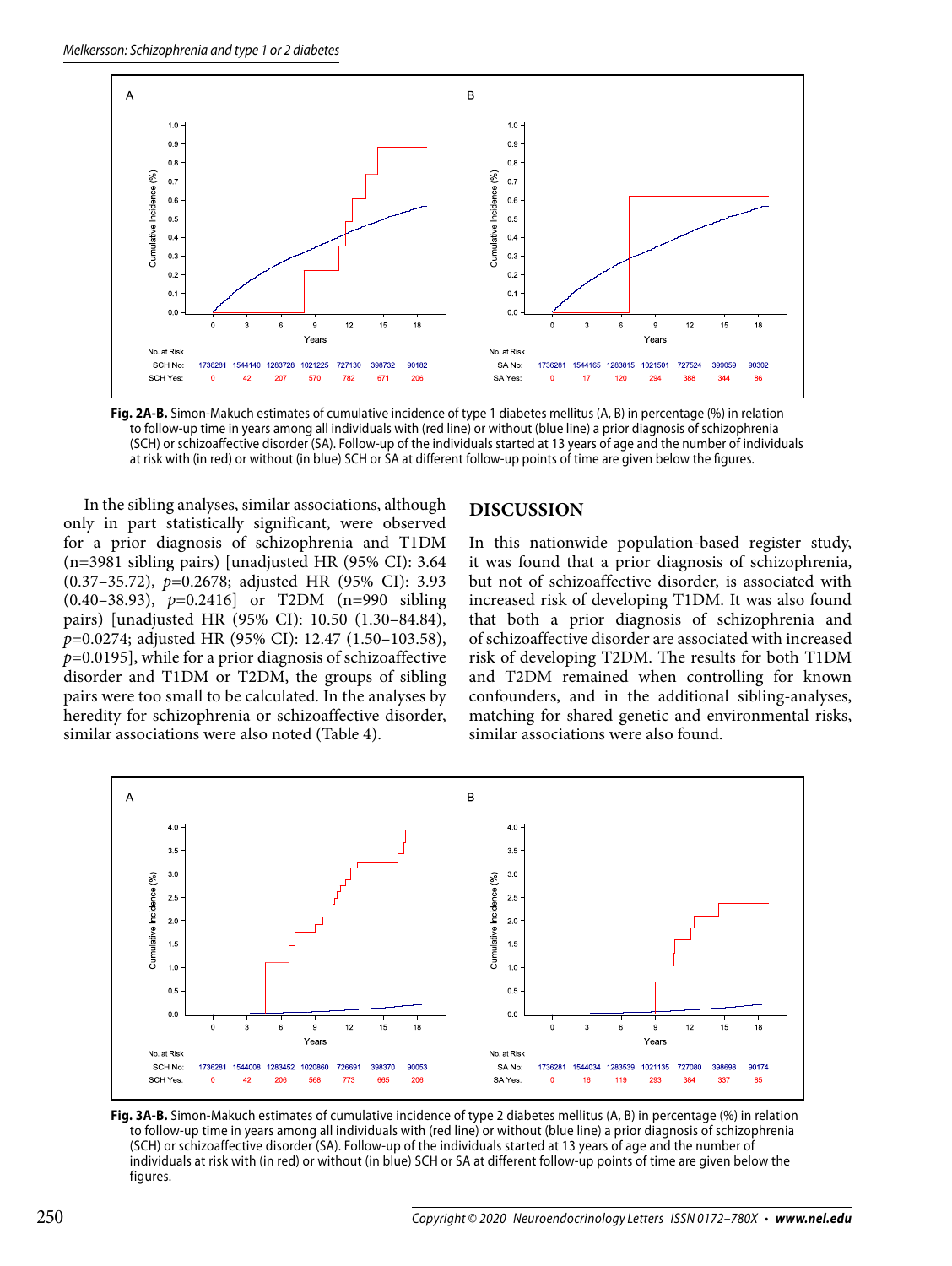Tab. 3. Incidence rates of type 1- or type 2 diabetes mellitus associated with a prior diagnosis of schizophrenia or schizoaffective disorder

| <b>Psychotic disorder</b>   | <b>Type 1 diabetes mellitus</b> |                      |                          | Type 2 diabetes mellitus |                      |                          |
|-----------------------------|---------------------------------|----------------------|--------------------------|--------------------------|----------------------|--------------------------|
|                             | Cases (n)                       | FU time <sup>a</sup> | IR (95% CI) <sup>b</sup> | Cases (n)                | FU time <sup>a</sup> | IR (95% CI) <sup>b</sup> |
| Schizophrenia               | 6                               | 0.07                 | 82.12 (30.14-178.74)     | 18                       | 0.07                 | 247.89 (146.92-391.77)   |
| No schizophrenia            | 6398                            | 178.59               | 35.83 (34.95-36.71)      | 2002                     | 178.94               | 11.19 (10.70-11.69)      |
| Schizoaffective disorder    |                                 | 0.04                 | 26.88 (0.68-149.76)      | 9                        | 0.04                 | 244.22 (111.68-463.61)   |
| No schizoaffective disorder | 6403                            | 178.63               | 35.85 (34.97-36.74)      | 2011                     | 178.98               | 11.24 (10.75-11.74)      |

Abbreviations: CI=confidence interval, FU=follow-up, IR=incidence rate, n=number, na=not applicable

aExpressed as 100 000 person-years at risk, <sup>b</sup>Number of new cases per 100 000 person-years at risk

To the best of my knowledge, no earlier study has been published regarding the risk for T1DM in patients with prior schizophrenia. However, this result of a higher risk for T1DM in patients with, than without, schizophrenia is supported by the only two earlier studies published (Benros *et al.* 2014; Chen *et al.* 2012), showing increased risk for T1DM, but in patients with schizophrenia spectrum disorders (i.e. in patients not only with schizophrenia, but also with schizophrenialike psychoses, schizoaffective disorder included among others). In addition, a number of previous studies have reported increased prevalence of T1DM in unaffected parents or siblings of patients specifically with schizophrenia (Eaton *et al.* 2006; Mortensen & Eaton, 2008; Wright *et al.* 1996), supporting the notion for increased risk for T1DM even in unaffected firstdegree relatives to schizophrenia patients, i.e. in those who have a predisposition to schizophrenia, but have not developed the disease. Moreover, increased risk of several other autoimmune diseases, such as autoimmune hepatitis, hypersensitivity vasculitis and primary adrenocortical insufficiency, have been reported in patients with prior schizophrenia spectrum disorders (Benros *et al.* 2014; Chen *et al.* 2012). In contrast, a prior diagnosis of T1DM has been shown in earlier studies to be inversely associated with development

**Tab. 4.** Risk of type 1- or type 2 diabetes mellitus associated with a prior diagnosis of schizophrenia or schizoaffective disorder in individuals with or without heredity for schizophrenia or schizoaffective disorder

| Variable                                              |                             | Cases<br>(n) | <b>FU</b><br>time <sup>a</sup> | IR (95% CI)b                    | Unadjusted HR (95% CI), p-value |
|-------------------------------------------------------|-----------------------------|--------------|--------------------------------|---------------------------------|---------------------------------|
|                                                       |                             |              |                                | <b>Type 1 diabetes mellitus</b> |                                 |
| Heredity for<br>schizophreniac                        | Schizophrenia               | 1            | 0.002                          | 535.52 (13.56-2983.72)          | 20.35 (2.70-153.68), p=0.0035   |
|                                                       | No schizophrenia            | 18           | 0.45                           | 40.25 (23.86-63.61)             | reference 1.00                  |
| No heredity for<br>schizophrenia                      | Schizophrenia               | 5            | 0.07                           | 70.73 (22.97-165.07)            | 2.82 (1.17-6.77), p=0.0207      |
|                                                       | No schizophrenia            | 6367         | 177.39                         | 35.89 (35.02-36.79)             | reference 1.00                  |
| Heredity for<br>schizoaffective disorder <sup>d</sup> | Schizoaffective disorder    | $\mathbf{0}$ | 0.00                           | 0.00 (na-7964.75)               | na                              |
|                                                       | No schizoaffective disorder | 11           | 0.25                           | 44.94 (22.43-80.41)             |                                 |
| No heredity for<br>schizoaffective disorder           | Schizoaffective disorder    |              | 0.04                           | 27.39 (0.69-152.58)             | 1.09 (0.15-7.68), $p=0.9341$    |
|                                                       | No schizoaffective disorder | 6379         | 177.62                         | 35.91 (35.04-36.81)             | reference 1.00                  |
|                                                       |                             |              |                                | <b>Type 2 diabetes mellitus</b> |                                 |
| Heredity for<br>schizophreniac                        | Schizophrenia               | 1            | 0.002                          | 518.79 (13.14-2890.51)          | 15.00 (2.07-108.55), $p=0.0073$ |
|                                                       | No schizophrenia            | 7            | 0.45                           | 15.62 (6.28-32.19)              | reference 1.00                  |
| No heredity for<br>schizophrenia                      | Schizophrenia               | 17           | 0.07                           | 242.25 (141.12-387.87)          | 12.85 (7.93-20.83), p<0.0001    |
|                                                       | No schizophrenia            | 1985         | 177.74                         | 11.17 (10.68-11.67)             | reference 1.00                  |
| Heredity for<br>schizoaffective disorder <sup>d</sup> | Schizoaffective disorder    | $\mathbf{0}$ | 0.00                           | 0.00 (na-7964.75)               | na                              |
|                                                       | No schizoaffective disorder | 7            | 0.25                           | 28.54 (11.48-58.81)             |                                 |
| No heredity for<br>schizoaffective disorder           | Schizoaffective disorder    | 9            | 0.04                           | 248.87 (113.80-472.44)          | 13.25 (6.85-25.66), p<0.0001    |
|                                                       | No schizoaffective disorder | 1994         | 177.97                         | 11.20 (10.72-11.71)             | reference 1.00                  |

Abbreviations: CI=confidence interval, FU=follow-up, HR=hazard ratio, IR=incidence rate, n=number, na=not applicable aExpressed as 100 000 person-years at risk, <sup>b</sup>Number of new cases per 100 000 person-years at risk, <sup>c</sup>I.e. having a mother and/or father with schizophrenia, <sup>d</sup>l.e. having a mother and/or father with schizoaffective disorder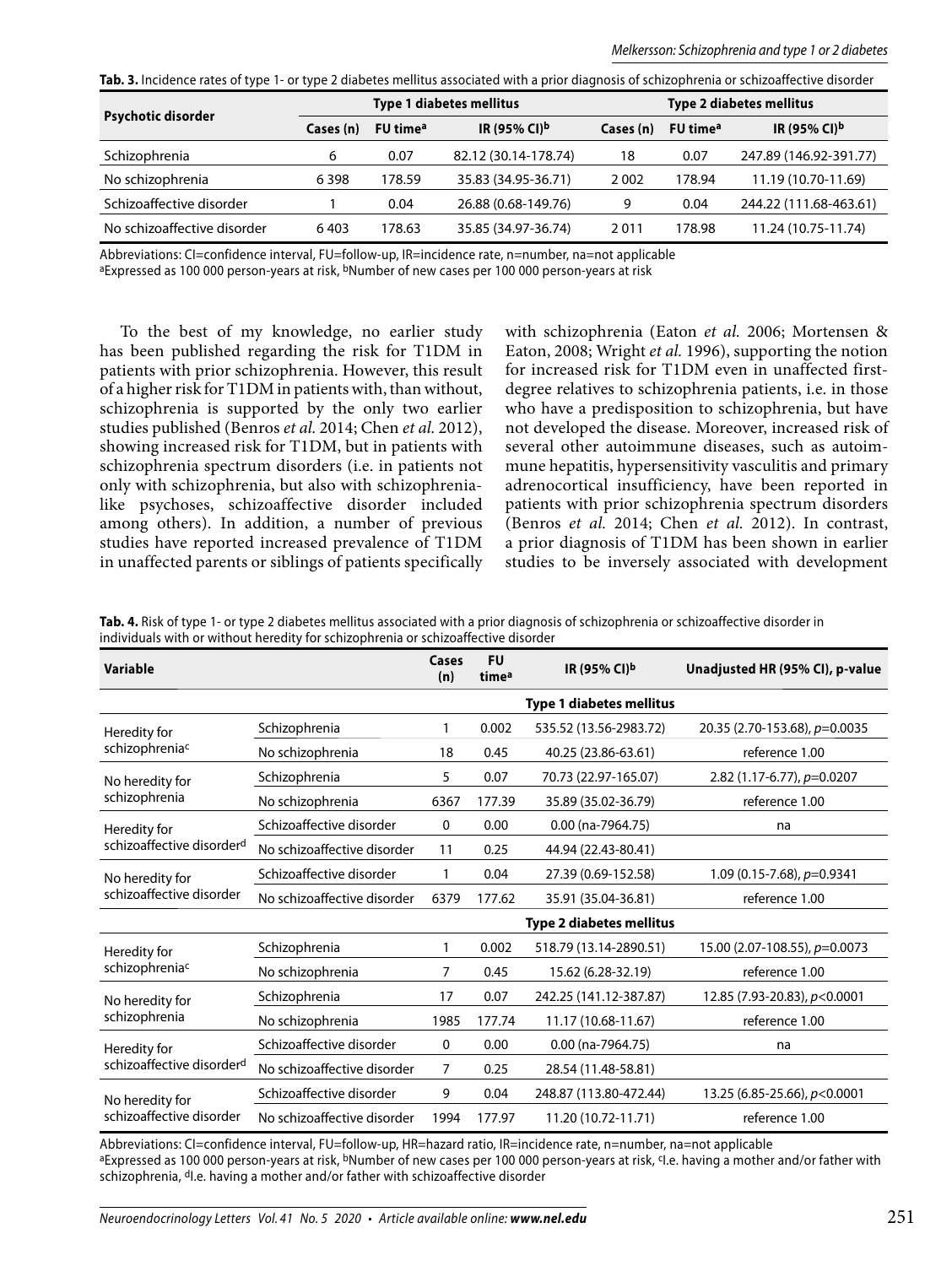of schizophrenia, but not of schizoaffective disorder (Eaton *et al.* 2006; Finney, 1989; Juvonen *et al.* 2007; Melkersson & Wernroth, 2019). Consequently, this current result that a prior diagnosis of schizophrenia is associated with increased risk for T1DM, together with these earlier findings that a prior diagnosis of T1DM is associated with decreased risk for schizophrenia (Eaton *et al.* 2006; Finney, 1989; Juvonen *et al.* 2007; Melkersson & Wernroth, 2019), indicate that schizophrenia per se is associated with increased risk for T1DM, but that the insulin therapy that is continuously used for the treatment of T1DM, or the combination of the insulin therapy and T1DM, reduces the risk for schizophrenia development.

The other current results in this study, that both a prior diagnosis of schizophrenia and of schizoaffective disorder are associated with increased risk for T2DM and that no difference in risk for T2DM was found between the two psychotic disorders, are supported by a recently published meta-analysis, showing no significant difference in relative risk of T2DM in studies directly comparing schizophrenia alone versus schizophrenia spectrum disorders (including schizoaffective disorder, schizophreniform disorder and related psychoses) (Vancampfort *et al.* 2016). The onset of T2DM was also at similar younger ages in the schizophrenia- and schizoaffective disorder individuals in this study (i.e. at median 23.9 and 23.7 years of age, respectively). The reason for these current results is probably to a greater extent explained by common risk factors for T2DM in schizophrenia- and schizoaffective disorder patients, such as overweight and obesity, physical inactivity, excessive cigarette smoking, and treatment with antipsychotic drugs (Brown *et al.* 1999; Hirsch *et al.* 2017; Melkersson & Dahl, 2004; Melkersson *et al.* 2004), than by the psychotic disorders per se. However, it cannot be ruled out that particularly schizophrenia itself may contribute to the increased T2DM risk (Braceland *et al.* 1945; Greenhalgh *et al.* 2017; Melkersson & Dahl, 2004; Melkersson *et al.* 2004; Perry *et al.* 2016; Ryan *et al.* 2003; Spelman *et al.* 2007).

Childhood-onset schizophrenia (defined as an onset of schizophrenia before age 13) is a rare earlyonset variant of the more common adult-onset schizophrenia (Asarnow & Forsyth, 2013; Kolvin, 1971; Lachman, 2014; Nicolson & Rapoport, 1999). Although the current diagnostic classification systems DSM-5 (American Psychiatric Association, 2013) and ICD-10 (https://www.socialstyrelsen.se) use the same criteria to diagnose schizophrenia in children as in adults (Lachman, 2014), childhood-onset schizophrenia is associated with a greater familial aggregation of schizophrenia spectrum disorders and a higher rate of rare genetic variants than the adult-onset schizophrenia (Asarnow & Forsyth, 2013). In this study, I therefore focused on individuals with adultonset schizophrenia or schizoaffective disorder and excluded the 19 individuals with onset of either of the two disorders before 13 years of age from the final study cohort. To further limit the presence of potential confounders in the study, I also chose to exclude all individuals who were part of multiple births from the final study cohort (Hultman *et al.* 1999; Nokoff & Rewers, 2013; Vaag & Poulsen, 2007; Waernbaum *et al.* 2019).

The major strength of this study includes its prospective and population-based design, ensuring that all events of T1DM or T2DM were recorded prospectively and independently of the exposures (i.e. schizophrenia or schizoaffective disorder) and therefore not subject to selection or recall bias. A further strength includes the narrow diagnostic selection of exclusively schizophrenia and its related schizoaffective disorder, and not of all nonaffective psychoses, allowing investigation of specific associations between schizophrenia or schizoaffective disorder and T1DM or T2DM. The limitations of the study, on the other hand, consist of lack of analyses regarding schizophrenia or schizoaffective disorder with onset between 32–40 years of age or with late-onset, i.e. after the age of 40 (Harris & Jeste, 1988; Howard *et al.* 2000), which could not be carried out in this study that only allowed a follow-up of the cohort individuals up to maximally age 31. In addition, T2DM occurs in most cases in older ages (Chatterjee *et al.* 2017), but in this study only analyses of T2DM with onset in younger ages up to maximally age 31 could be carried out. The limitations also include that no adjustment was made for the variable maternal BMI during pregnancy, which may be a risk factor for both schizophrenia or schizoaffective disorder and T1DM or T2DM (Hidayat *et al.* 2019; Khandaker *et al.* 2012; Mackay *et al.* 2017; Pandey *et al.* 2015). The reason for not adjusting for maternal BMI during pregnancy was that the Medical Birth Register was incomplete on this variable for the study cohort individuals' birth years 1987–2004, with missing data in about 30% of all mothers and with no available data at all for the years 1990 and 1991. However, it is unlikely that this variable can explain the associations found in the study, as the sibling cohort-analysis, although it had a low statistical power because only siblings disconcordant for the outcome contributed, showed a similar result to the cohort-analysis itself.

In conclusion, it was found in this study that schizophrenia, but not schizoaffective disorder, is associated with increased risk for subsequent T1DM. It was also found that both schizophrenia and schizoaffective disorder are associated with increased risk for subsequent T2DM.

## **ACKNOWLEDGEMENTS**

I thank Mona-Lisa Wernroth, Uppsala Clinical Research Center, Uppsala, Sweden for professionally conducted statistical work.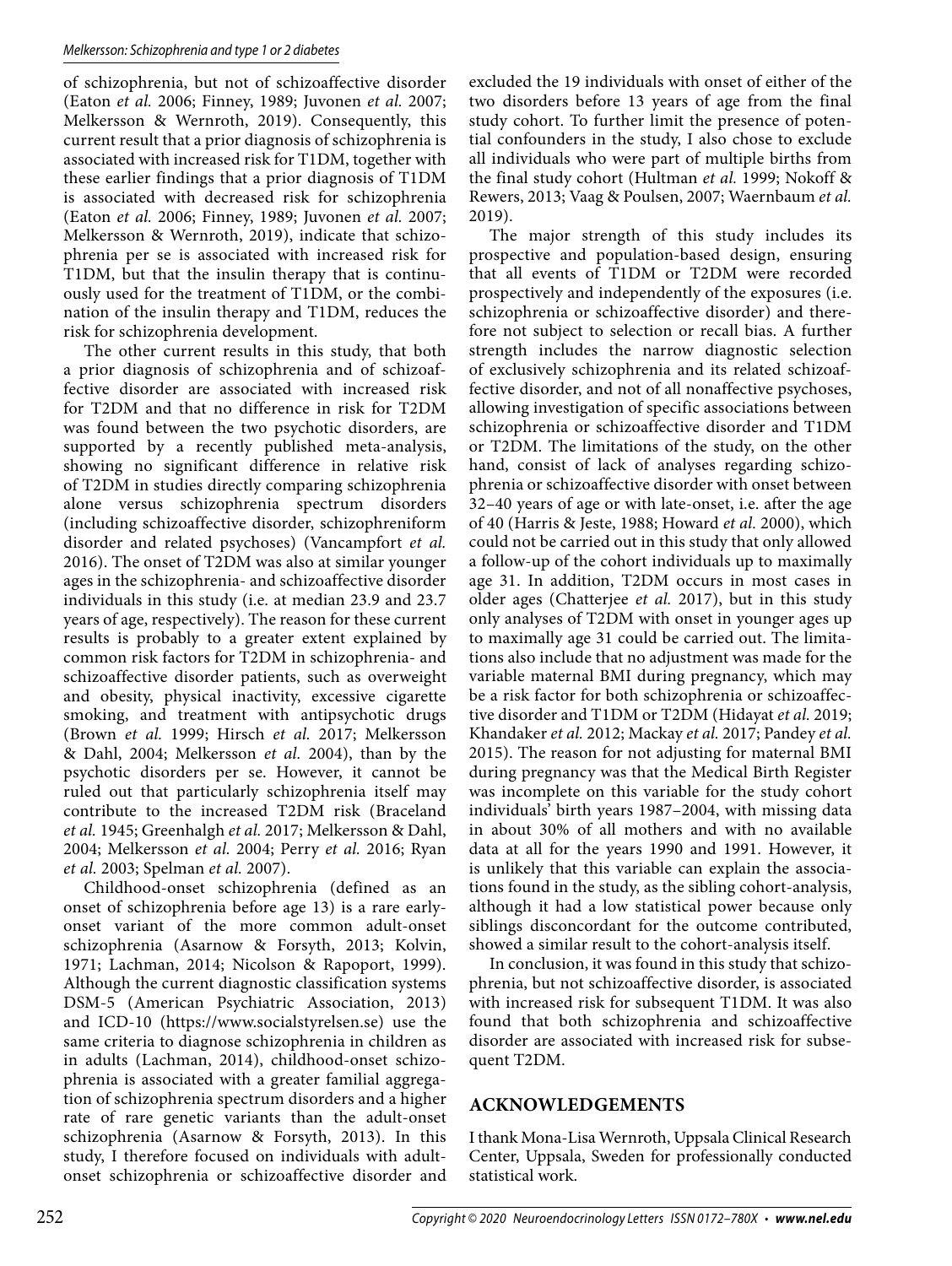#### REFERENCES

- 1 American Psychiatric Association (2013). Diagnostic and statistical manual of mental disorders. 5th ed. Arlington, VA, USA: American Psychiatric Publishing.
- 2 Asarnow RF, Forsyth JK (2013). Genetics of childhood-onset schizophrenia [review]. Child Adolesc Psychiatric Clin N Am. **22**: 675–687.
- 3 Atkinson MA, Eisenbarth GS, Michels AW (2014). Type 1 diabetes [review]. Lancet. **383**: 69–82.
- Benros ME, Pedersen MG, Rasmussen H, Eaton WW, Nordentoft M, Mortensen PB (2014). A nationwide study on the risk of autoimmune diseases in individuals with a personal or a family history of schizophrenia and related psychosis. Am J Psychiatry. **171**: 218–226.
- Bertelsen A, Gottesman II (1995). Schizoaffective psychoses: genetical clues to classification [review]. Am J Med Genet. **60**: 7–11.
- 6 Bingley PJ, Douek IF, Rogers CA, Gale EAM on behalf of the BOX (Bart´s-Oxford) Study Group (2000). Influence of maternal age at delivery and birth order on risk of type 1 diabetes in childhood: prospective population based family study. BMJ. **321**: 420–424.
- Braceland FJ, Meduna LJ, Vaichulis JA (1945). Delayed action of insulin in schizophrenia. Am J Psychiatry. **102**: 108–110.
- 8 Brown S, Birtwistle J, Roe L, Thompson C (1999). The unhealthy lifestyle of people with schizophrenia. Psychol Med. **29**: 697– 701.
- 9 Chatterjee S, Khunti K, Davies MJ (2017). Type 2 diabetes [review]. Lancet. **389**: 2239–2251.
- 10 Chen S-J, Chao Y-L, Chen C-Y, Chang C-M, Wu EC-H, Wu C-S, et al (2012). Prevalence of autoimmune diseases in in-patients with schizophrenia: nationwide population-based study. Br J Psychiatry. **200**: 374–380.
- 11 Craddock N, O´Donovan MC, Owen MJ (2005). The genetics of schizophrenia and bipolar disorder: dissecting psychosis [review]. J Med Genet. **42**: 193–204.
- 12 Crump C, Sundquist J, Sundquist K (2020). Preterm birth and risk of type 1 and type 2 diabetes: a national cohort study. Diabetologia. **63**: 508–518.
- 13 Cullen AE, Holmes S, Pollak TA, Blackman G, Joyce DW, Kempton MJ, et al (2019). Associations between non-neurological autoimmune disorders and psychosis: a meta-analysis. Biol Psychiatry. **85**: 35–48.
- 14 Dalman C, Broms J, Cullberg J, Allebeck P (2002).Young cases of schizophrenia identified in a national inpatient register. Are the diagnoses valid? Soc Psychiatry Psychiatr Epidemiol. **37**: 527–531.
- 15 D'Onofrio BM, Lahey BB, Turkheimer E, Lichtenstein P (2013). Critical need for family-based, quasi-experimental designs in integrating genetic and social science research. Am J Public Health. **103**(suppl 1): S46–S55.
- 16 Eaton WW, Byrne M, Ewald H, Mors O, Chen C-Y, Agerbo E, et al (2006). Association of schizophrenia and autoimmune diseases: linkage of Danish national registers. Am J Psychiatry. **163**: 521–528.
- 17 Eaton WW, Hayward C, Ram R (1992). Schizophrenia and rheumatoid arthritis: a review. Schizophr Res. **6**: 181–192.
- 18 Finney GOH (1989). Juvenile onset diabetes and schizophrenia? [letter] The Lancet. **18**: 1214–1215.
- Greenhalgh AM, Gonzalez-Blanco L, Garcia-Rizo C, Fernandez-Egea E, Miller B, Arroyo MB, et al (2017). Meta-analysis of glucose tolerance, insulin, and insulin resistance in antipsychoticnaïve patients with nonaffective psychosis. Schizophr Res. **179**: 57–63.
- 20 Greenland S, Pearl J, Robins JM (1999). Causal diagrams for epidemiologic research. Epidemiology. **10**: 37–48.
- 21 Guo P, Zhou Q, Ren L, Chen Y, Hui Y (2017). Higher parity is associated with increased risk of type 2 diabetes mellitus in women: a linear dose-response meta-analysis of cohort studies. J Diabetes Complications. **31**: 58–66.
- 22 Harper S, Towers-Evans H, MacCabe J (2015). The aetiology of schizophrenia: what have the Swedish Medical Registers taught us? [review] Soc Psychiatry Psychiatr Epidemiol. **50**: 1471–1479.
- 23 Harris MJ, Jeste DV (1988). Late-onset schizophrenia: an overview [review]. Schizophr Bull. **14**: 39–55.
- 24 Hidayat K, Zou S-Y, Shi B-M (2019). The influence of maternal body mass index, maternal diabetes mellitus, and maternal smoking during pregnancy on the risk of childhood-onset type 1 diabetes mellitus in the offspring: systematic review and meta-analysis of observational studies. Obes Rev. **20**: 1106– 1120.
- 25 Hirsch L, Yang J, Bresee L, Jette N (2017). Second-generation antipsychotics and metabolic side effects: a systematic review of population-based studies. Drug Saf. **40**: 771–781.
- Howard R, Rabins PV, Seeman MV, Jeste DV, and the International late-onset schizophrenia group (2000). Late-onset schizophrenia and very-late-onset schizophrenia-like psychosis: an international consensus [review]. Am J Psychiatry. **157**: 172–178.
- 27 Hultman CM, Sparén P, Takei N, Murray RM, Cnattingius S (1999). Prenatal and perinatal risk factors for schizophrenia, affective psychosis, and reactive psychosis of early onset: casecontrol study. BMJ. **318**: 421–426.
- Häfner H (2003). Gender differences in schizophrenia [review]. Psychoneuroendocrinology. **28**: 17–54.
- 29 Jaddoe VWV, de Jonge LL, van Dam RM, Willett WC, Harris H, Stampfer MJ, et al (2014). Fetal exposure to parental smoking and the risk of type 2 diabetes in adult women. Diabetes Care. **37**: 2966–2973.
- 30 Juvonen H, Reunanen A, Haukka J, Muhonen M, Suvisaari J, Arajärvi R, et al (2007). Incidence of schizophrenia in a nationwide cohort of patients with type 1 diabetes mellitus. Arch Gen Psychiatry. **64**: 894–899.
- Karayiorgou M, Morris MA, Morrow B, Shprintzen RJ, Goldberg R, Borrow J, et al (1995). Schizophrenia susceptibility associated with interstitial deletions of chromosome 22q11. Proc Natl Acad Sci USA. **92**: 7612–7616.
- 32 Kautzky-Willer A, Harreiter J, Pacini G (2016). Sex and gender differences in risk, pathophysiology and complications of type 2 diabetes mellitus [review]. Endocr Rev. **37**: 278–316.
- 33 Khandaker GM, Dibben CRM, Jones PB (2012). Does maternal body mass index during pregnancy influence risk of schizophrenia in the adult offspring? [review]. Obes Rev. **13**: 518–527.
- Khashan AS, Kenny LC, Lundholm C, Kearney PM, Gong T, McNamee R, et al (2015). Gestational age and birth weight and the risk of childhood type 1 diabetes: a population-based cohort and sibling design study. Diabetes Care. **38**: 2308–2315.
- Kolvin I (1971). Studies in the childhood psychoses. I. Diagnostic criteria and classification. Br J Psychiatry. **118**: 381–384.
- 36 Kristjansson E, Allebeck P, Wistedt B (1987). Validity of the diagnosis schizophrenia in a psychiatric inpatient register: a retrospective application of DSM-III criteria on ICD-8 diagnoses in Stockholm county. Nord J Psychiatry. **41**: 229–234.
- 37 Lachman A (2014). New developments in diagnosis and treatment update: schizophrenia/first episode psychosis in children and adolescents [review]. J Child Adolesc Mental Health. **26**: 109–124.
- 38 Leucht S, Burkard T, Henderson J, Maj M, Sartorius N (2007). Physical illness and schizophrenia: a review of the literature. Acta Psychiatr Scand. **116**: 317–333.
- 39 Ludvigsson JF, Andersson E, Ekbom A, Feychting M, Kim J-L, Reuterwall C, et al (2011). External review and validation of the Swedish national inpatient register. BMC Public Health. **11**: 450.
- 40 Mackay E, Dalman C, Karlsson H, Gardner RM (2017). Association of gestational weight gain and maternal body mass index in early pregnancy with risk for nonaffective psychosis in offspring. JAMA Psychiatry. **74**: 339–349.
- 41 Marshall AL, Chetwynd A, Morris JA, Placzek M, Smith C, Olabi A, et al (2004). Type 1 diabetes mellitus in childhood: a matched case control study in Lancashire and Cumbria, UK. Diabet Med. **21**: 1035–1040.